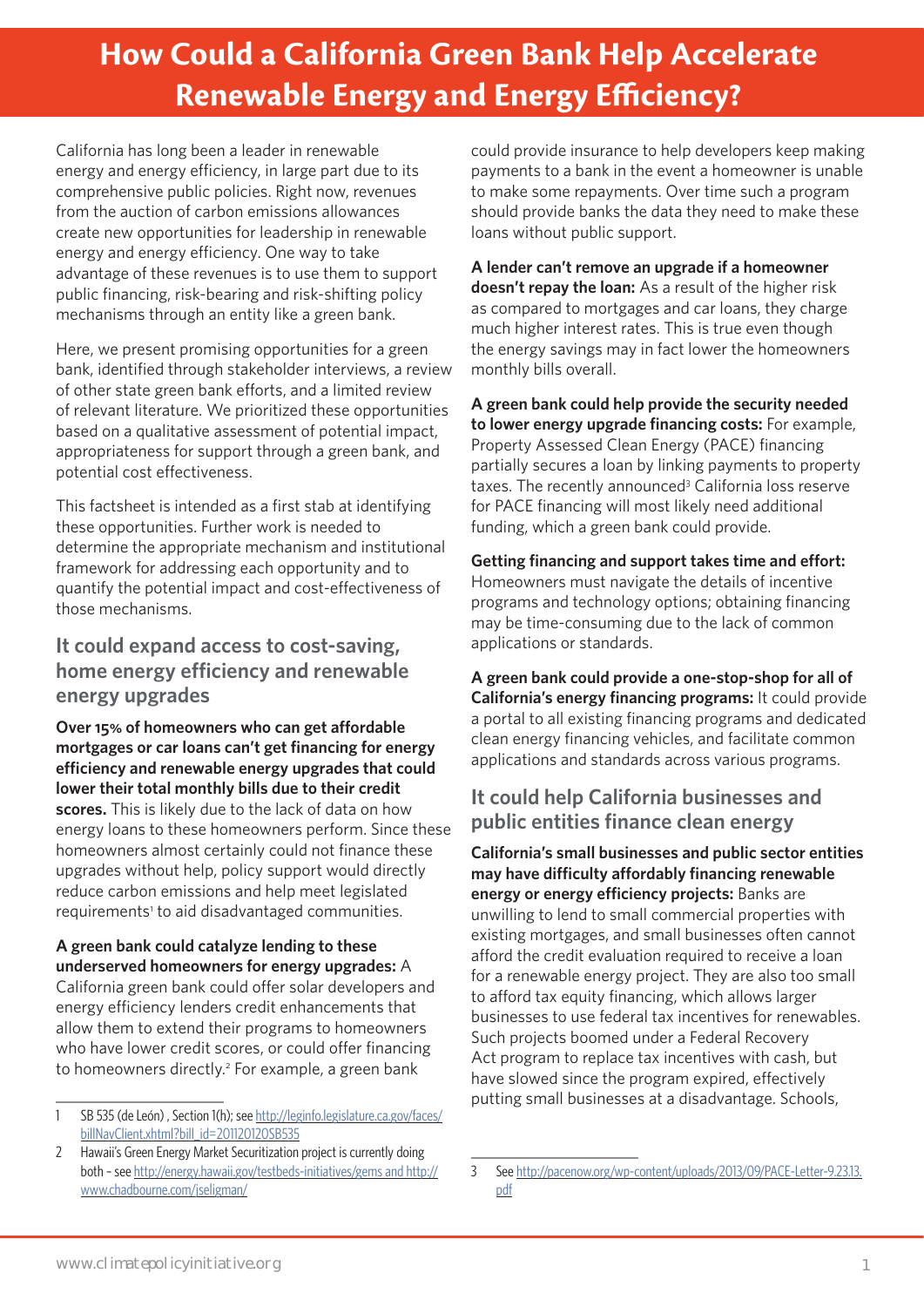municipalities, and non-profit hospitals can't directly use the tax incentives at all – only indirectly through independent energy companies offering PPAs.

**A green bank can help level the playing field for small business and public sector energy projects:** Green Bank engagement could be as a direct lender, or as a credit enhancer for private lenders. It can directly provide lowcost loans or credit enhancements to small business renewable projects or energy efficiency upgrades. Similarly, the green bank can provide financing support to private-sector entities providing energy efficiency upgrades and solar services to schools, municipalities, and non-profit hospitals. It can then aggregate a large number of such projects to allow them to access tax equity financing.

**Financing is more affordable when it can be done in** 

**bulk**: A large portfolio of similar projects or loans based on standard terms and contracts can be financed at low cost by large investors who could not cost-effectively provide such financing to any individual loan or project. A portfolio containing many projects across a diverse range of stakeholders, markets, and geographies is a less risky investment than an individual project.

**A green bank can help aggregate projects to give them access to low-cost private finance:** It could provide a standard contract for energy-related projects and loans, similar to the NREL SAPC Working Group's standardized Solar PPA and Site License Agreement forms, published in Sept. 2013. Over time, the bank could collect a large enough portfolio of such loans to give financial institutions confidence in their aggregate financial performance. Several states are already aggregating projects through the Warehouse for Energy Efficiency Loans (WHEEL),<sup>4</sup> with the hope of selling these portfolios to interested investors starting next year. The California green bank could gather loans in its own warehouse and offer them for sale to investors directly or through WHEEL. It could initially offer them with some form of credit enhancement through a guarantee to keep financing costs low, until the market becomes comfortable with these investments. The New York State Energy Research and Development Authority recently took such an approach in issuing \$24 million in highly rated, low interest rate bonds backed by repayment of energy efficiency loans from its Green Jobs, Green New York program.<sup>5</sup>

Note that this approach need not be restricted to small projects; portfolios of utility-scale projects financed by several state green banks could be financed at significantly lower cost if aggregated into funds sizeable enough to attract large institutional investors such as pension funds.

## **It could help capitalize on California's leadership in clean energy innovation**

**Ramping up renewables will require rapid scale-up of innovation in electric grid services including electricity storage**– **a process that will need help from the public sector.** California policy requires utilities to procure 1.3GW of electric energy storage by the end of the decade. This mandate will require rapid scale-up of new grid storage technologies. However, investors will be reluctant to finance the first facilities under this new procurement mechanism because they lack historical data on the technical or financial performance of comparable assets.

**A green bank can help California achieve its storage mandate by bearing some of the risk of financing the first few storage facilities:** A financing or risk sharing mechanism, such as construction financing, loan guarantees, or equity contribution, could be sufficient to bring private sector capital to the table to kick-start financing and deployment of energy storage. Technical and financial data from the first few years of operation of these facilities can provide financial institutions the confidence they need to finance subsequent projects cost-effectively in later years.

**California leads the world in energy innovation, but faces difficulty in scaling up those innovations within our borders:** With the fate of the Department of Energy's Federal Loan Guarantee program uncertain at best, neither state nor federal energy funding programs currently bridge the 'valley of death' between technology demonstration and commercialization at scale. Projects such as BrightSource's Ivanpah would likely not be able to find financing today.

**A green bank could finance scale-up of innovative energy technologies in California:** A green bank could leverage the innovation and investment expertise in California's research institutions and entrepreneurial communities to manage the risks of financing innovative energy technology projects at scale. By offering loan guarantees, insurance products, long-term debt, or low-cost equity investment, it could thereby leverage California's innovation advantage into facilities and

<sup>4</sup> See [http://www.naseo.org/Data/Sites/1/documents/committees/](http://www.naseo.org/Data/Sites/1/documents/committees/financing/documents/WHEEL_Primer.pdf) [financing/documents/WHEEL\\_Primer.pdf](http://www.naseo.org/Data/Sites/1/documents/committees/financing/documents/WHEEL_Primer.pdf)

<sup>5</sup> See [http://www.nyserda.ny.gov/About/-/media/Files/About/NYSERDA-](http://www.nyserda.ny.gov/About/-/media/Files/About/NYSERDA-2013A-Final-OS.pdf)[2013A-Final-OS.pdf](http://www.nyserda.ny.gov/About/-/media/Files/About/NYSERDA-2013A-Final-OS.pdf)